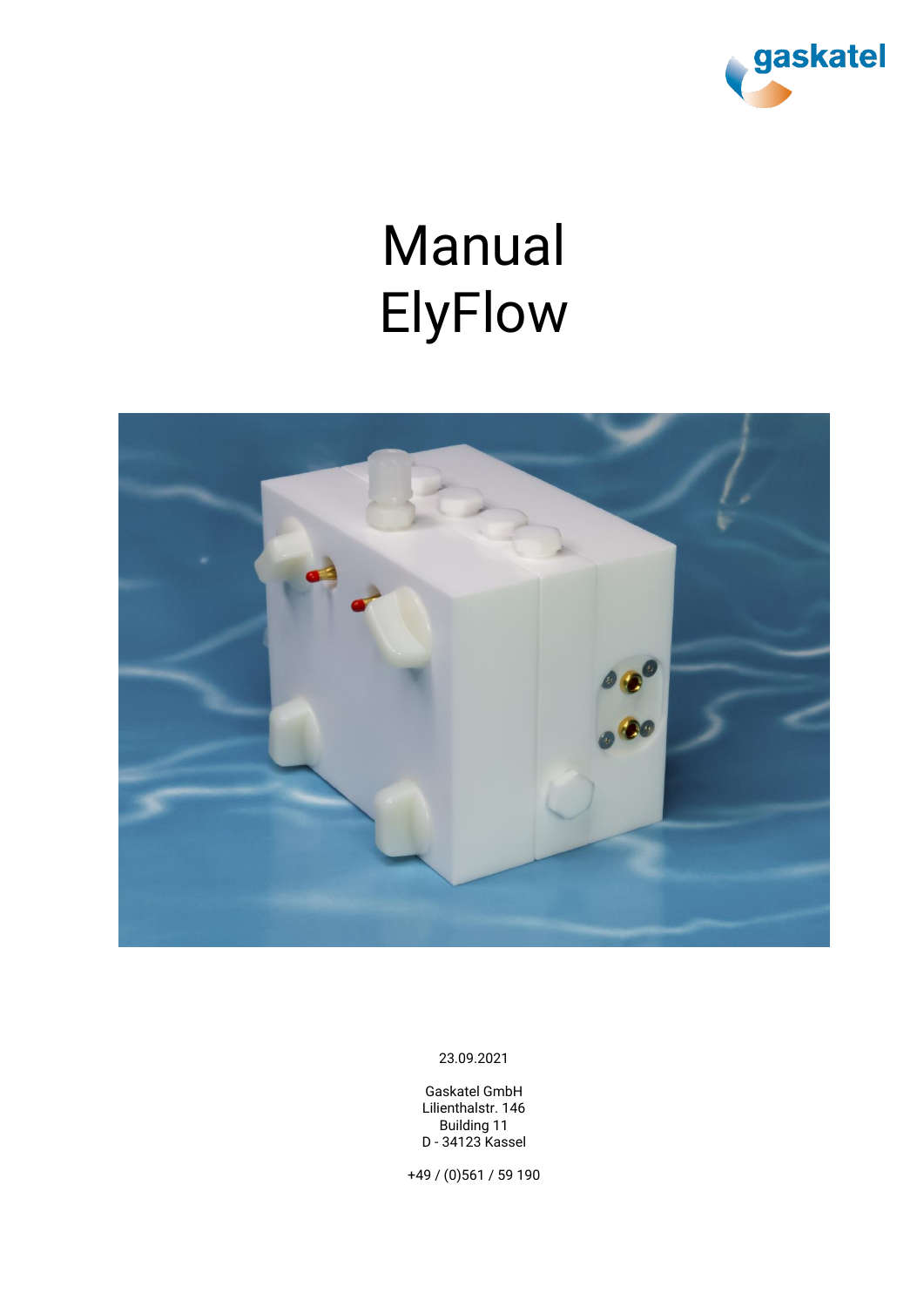| 1                       |      |       |  |  |  |
|-------------------------|------|-------|--|--|--|
| 2                       |      |       |  |  |  |
| $\mathbf{3}$            |      |       |  |  |  |
|                         | 3.1  |       |  |  |  |
|                         | 3.2  |       |  |  |  |
|                         | 3.3  |       |  |  |  |
|                         | 3.4  |       |  |  |  |
|                         | 3.5  |       |  |  |  |
|                         |      | 3.5.1 |  |  |  |
|                         |      | 3.5.2 |  |  |  |
|                         |      | 3.5.3 |  |  |  |
|                         | 3.6  |       |  |  |  |
|                         | 3.7  |       |  |  |  |
|                         | 3.8  |       |  |  |  |
|                         | 3.9  |       |  |  |  |
|                         | 3.10 |       |  |  |  |
|                         | 3.11 |       |  |  |  |
|                         | 3.12 |       |  |  |  |
| $\overline{4}$          |      |       |  |  |  |
|                         | 4.1  |       |  |  |  |
|                         | 4.2  |       |  |  |  |
|                         | 4.3  |       |  |  |  |
|                         | 4.4  |       |  |  |  |
|                         | 4.5  |       |  |  |  |
| $\overline{\mathbf{S}}$ |      |       |  |  |  |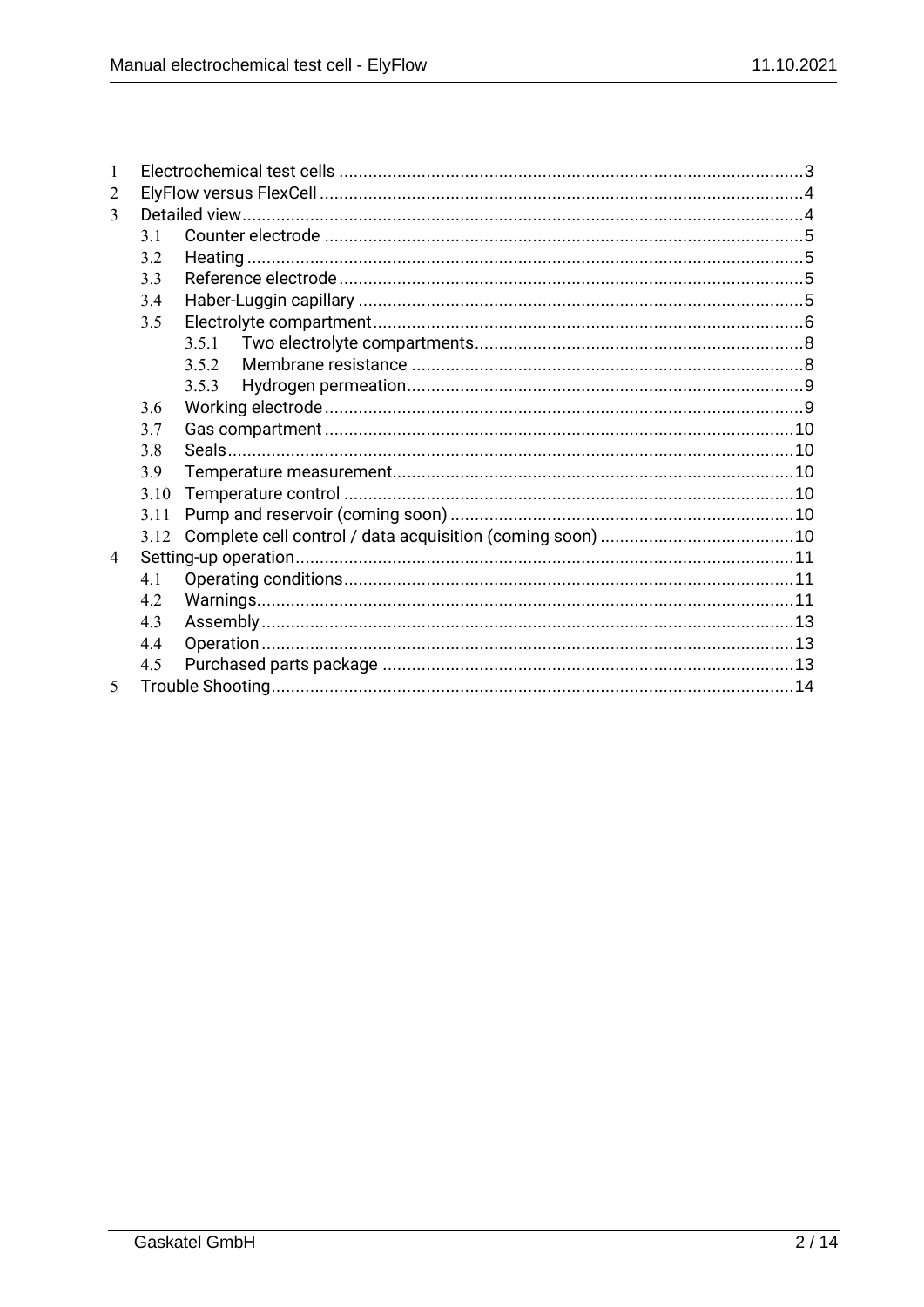## **Electrochemical test cells**

One uses the three-electrode setup in order to characterize electrochemical processes. A potentiostat or galvanostat controls these kinds of measurements. (Figure 1). The threeelectrode setup consists out of a working electrode, a reference electrode or sensing electrode and a counter electrode or auxiliary electrode.

Almost one century ago the Reference Electrode has been standardized. Usually one has to choose the Hydrogen electrode. More often a AgCl or HgCl electrode is used, but causes a correction of the potential with respect to pH value or temperature different to 25°C. Unfortunately the three-electrode setup has never been standardized. Therefore, there are several – even commercial – test set ups available. But most of them have several serious mistakes.

Due to our long time experience in fuel cell and battery research as well as in corrosion tests we have constructed successfully a test setup which overcomes all these well known errors:



**Figure 1: Sketch of an electrochemical test cell with the connected Potentiostat.**

Here is a list of the most common errors:

- Reference electrode. Often one uses AgCl or HgCl reference electrodes. These kind of electrodes are pH independent, whereas your working electrode depends usually from the pH. This leads to a numerical correction of the measurement value with sometimes unknown factors. The hydrogen electrode compensates these influences.
- Field line: The field lines should be in parallel. Otherwise the equipotential lines are not in equal distance from the surface of the probe and the position of the reference electrode will have a serious influence. Only in a tube shaped set up with identical surface areas of the counter electrode and the working electrode a parallel field line distribution is guarantied.
- Haber-Luggin capillary. With the Haber-Luggin capillary one can reduce the ohmic drop of the electrolyte. In order to have similar results with different test cells the position of the capillary should be fixed and very precise. This is not manageable with the material glass. In a plastic body fabricated by CNC the precision is much better.
- ⚫ Gas bubbles: If there are gas bubbles at the probe one creates local elements. Gas bubbles in the Haber-Luggin capillary may increase the impedance of the reference electrode circuit dramatically and this would lead to noisy signals of the potentiostat. Therefore, the Haber-Luggin capillary of the Gaskatel set up is filled with a solid electrolyte.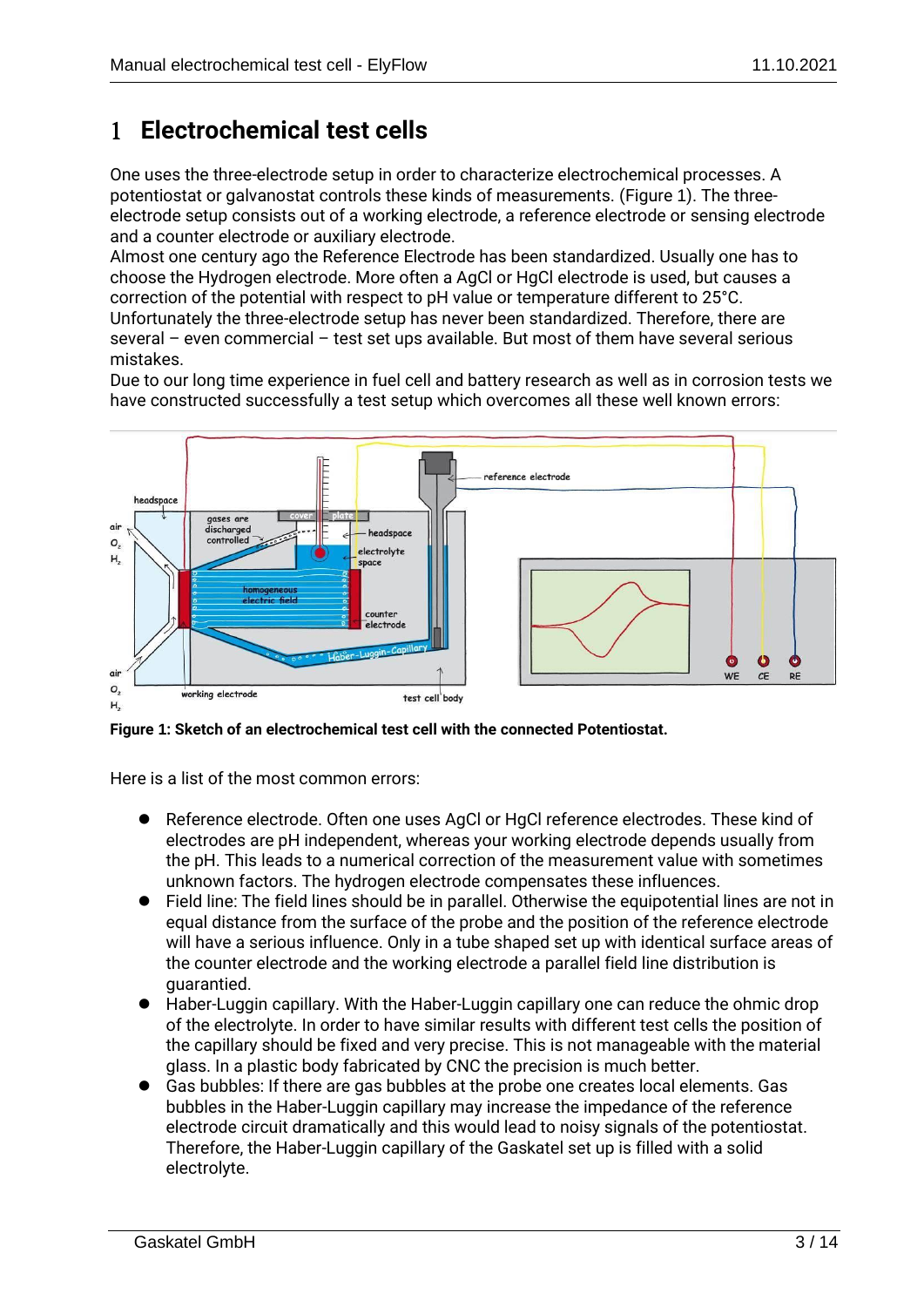● Crevice corrosion: if the sealing of the sample is not perfect, the electrochemical reaction may take place underneath the sealing or even outside of the active area.

A proper sealing is essential. Oxygen access should only happen in a controlled matter, not because of improper sealings.

- Reaction products of the counter electrode. Often the counter electrode is the anode. That means one creates there very oxidising ions. Depending from the electrolyte this could be peroxides, perchlorate, persulfates etc. Even the smallest amount of these ions coming to the working electrode may initiate heavy corrosion processes. Therefore, we offer an additional plate to place a membrane between working and counter electrode.
- ⚫ Glass as construction materials. Glass is quite durable. But usually silicates go into solution. Especially with high pH values this effect is well known. But also for light sensitive electrolytes or very poor conducting electrolytes glass is an insufficient construction material. The test cells form Gaskatel are out of PTFE. They may be cleaned in even concentrated nitric acid.

## **ElyFlow versus FlexCell**

Gaskatel has launched almost 5 years ago the FlexCell electrochemical test cell. What is now the difference between ElyFlow and FlexCell, and why do we launch this new kind of electrochemical test cell?

● Active area: ElyFlow has an active area of 10cm<sup>2</sup> in comparison to the smaller FlexCell 3 cm². This would therefore be the next step when applying electrodes into a technical size.

● Electrode spacing: ElyFlow has a distance between working and counter electrode of 20 mm in comparison to the larger value of 70 mm in FlexCell. This allows you to work with less conductive electrolytes, or you may increase the current density, if you potentiostat is limited so small voltages (for example 6 V).

- Electrolyte flow: there is an electrolyte inlet with a three nozzles on each side, spreading the electrolyte flow towards the working and counter electrode. At the electrolyte outlet there is a cavity for the collection of the electrolyte flow and a controlled removement of gas bubbles coming from the electrochemical process.
- Electrolyte quantity: by pumping the electrolyte into an additional reservoir one may extend the test duration with the test cell.
- Renewing the electrolyte may be important during for example electroplating process like in galvanic industry or conversion of the electrolyte from for example phosphate to formiate or carbonate  $(CO<sub>2</sub>$  reduction process).

## **Detailed view**

Some pictures of the cell are shown in Figure 2. They are explained more in detail in the following sections.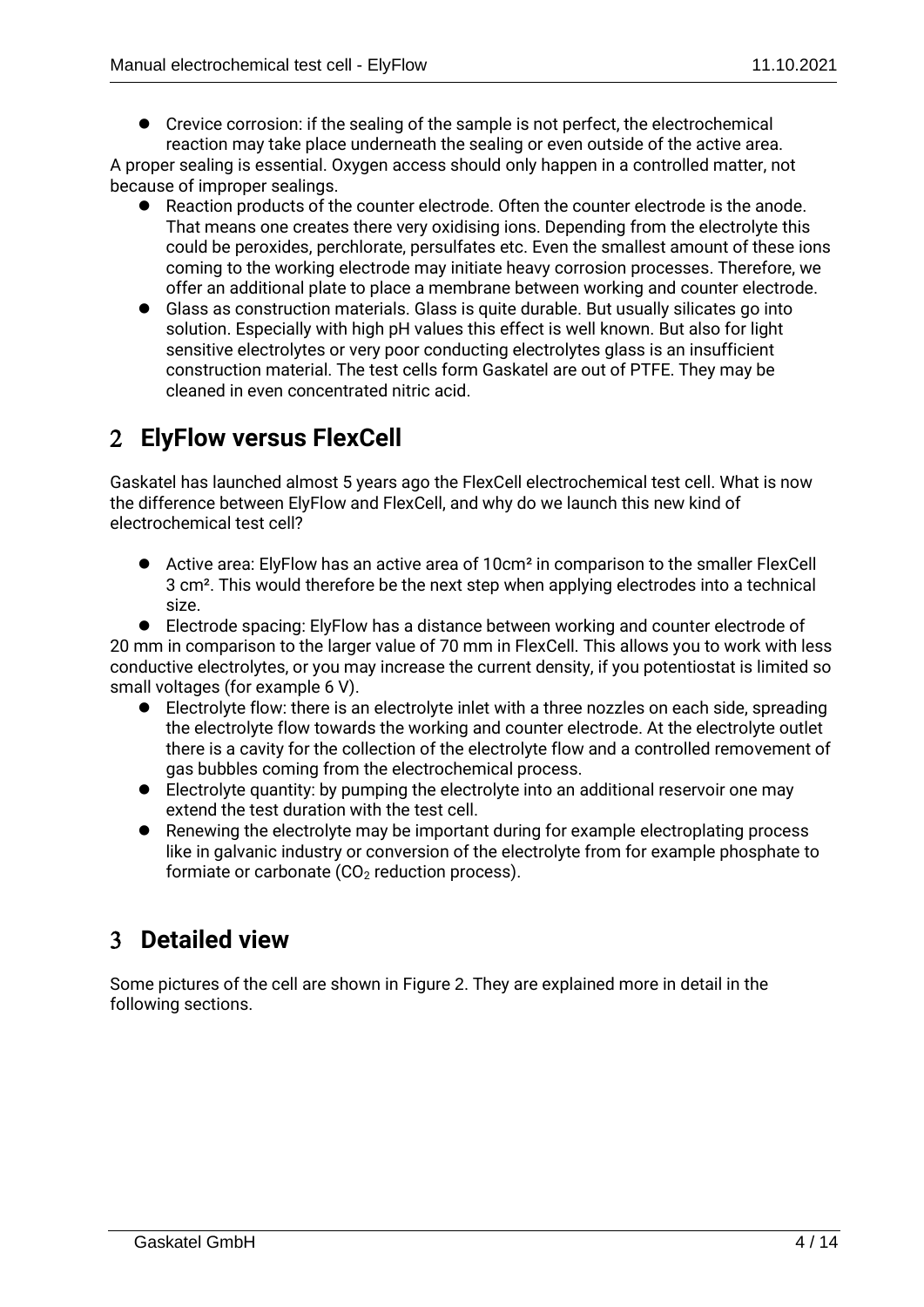#### **Counter electrode**

The delivered counter electrode is a 99,98% Nickel Anode B59 from Yamamoto. You may use another standard Counter electrode 64 x 64 mm² B59 from Yamamoto (Hull Anodes) out of different materials:

- ⚫ Nickel
- ⚫ Carbon
- Copper
- ⚫ Titanium
- Platinized Titanium

See<https://yamamoto-ms.co.jp/en/product/b-59/> for further details.

The counter electrodes are connected by two gold plated 4 mm banana plugs from the back side. (see Figure 2, bottom right: cables from the right side)

## **Heating**

Inside of the electrochemical cell there are PTC heating elements – they heat the counter electrode from the back side. The supply voltage should be in between 12 V and 24 V. The power supply should have a power of at least 100 W. Without further control the PTC heating elements will then adjust a temperature of 100° C in the PTFE test cell.

If you plan to work with different temperatures please use the Gaskatel temperature control box to adjust the power output of the power supply. The heating element PTC is shown in top left of Figure 2.

## **Reference electrode**

The reference electrodes insert is made with a G 1/8 thread for our Hydrogen reference electrode (RHE) Mini-Hydroflex. This is shown in Bottom right (5) of Figure 2.

## **Haber-Luggin capillary**

The Haber-Luggin capillary ensures the electrolytic contact between reference and working electrode. The following requirements belong to the capillary:

- No disturbance of the field lines (small diameter).
- Low electrolyte resistance (large diameter).
- Position very close to the working electrode.
- ⚫ Insensitivity towards gas bubbles, which may block the capillary.
- From the standpoint of quality control the capillary has to be produced and positioned always in the same way.

You can see the very small opening of the Haber-Luggin capillary in Bottom left (4) of Figure 2.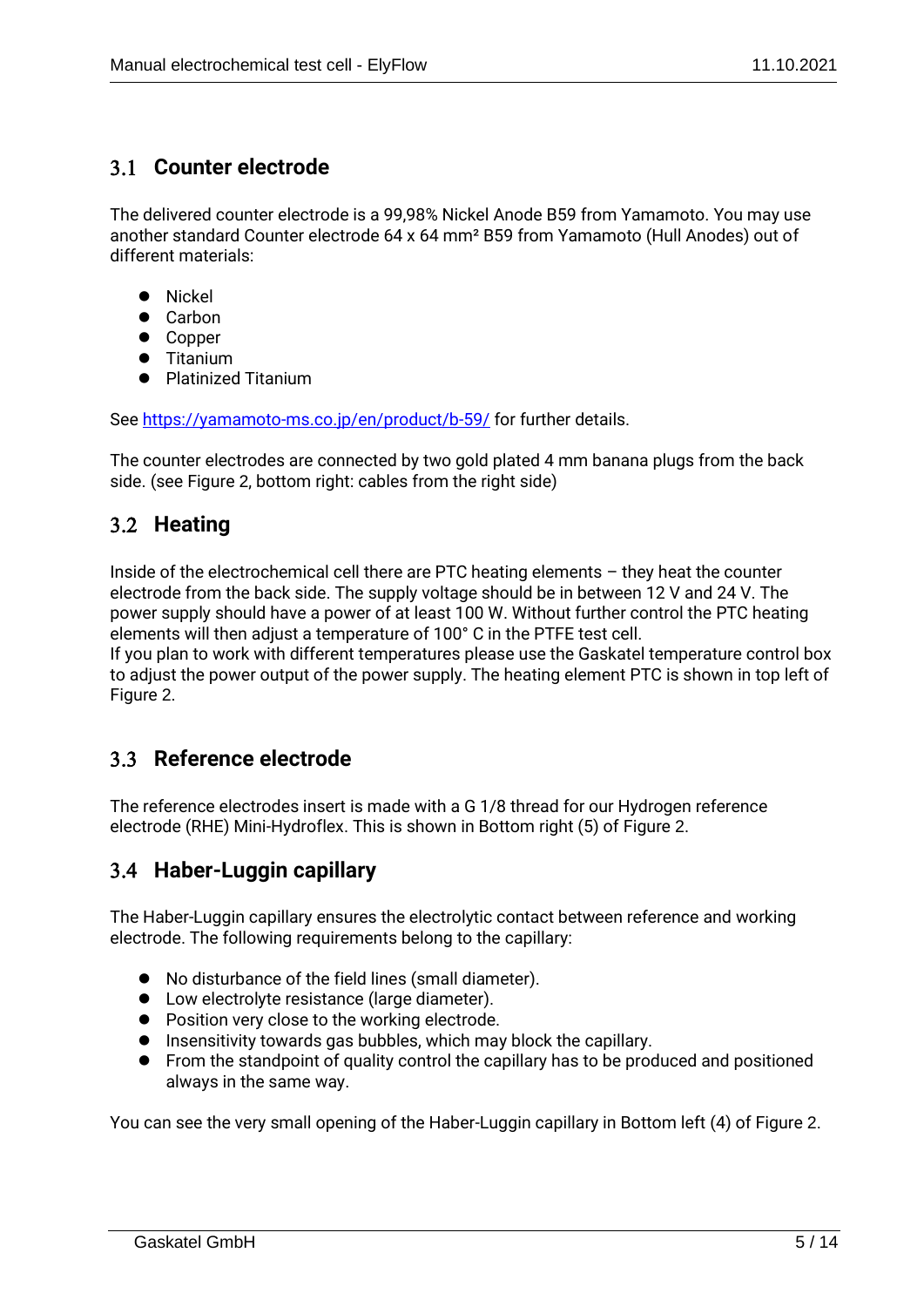

**Figure 2: Top left: (1) heating element, (2) 4mm plug for heating power supply, Top right: (3) electrolyte inlet nozzles, bottom left: (4) Haber-Luggin-capillary, Bottom right: assembled cell with mounted Mini-Hydroflex reference electrode (5)**

#### **Electrolyte compartment**

The following requirements belong to the electrolyte compartment:

- No disturbance of the field line distribution between working and counter electrode.
- Low water vapour loss.
- Pumping of electrolyte through the cell from the bottom to the top. Quantity <0.1 l/min preferred.

This is achieved by a tubular electrolyte compartment, covered on both sides with counter electrode and working electrode of the same size.

The electrolyte compartment has a round shaped active area of 10 cm². They are tightened towards the counter electrode with a O-ring.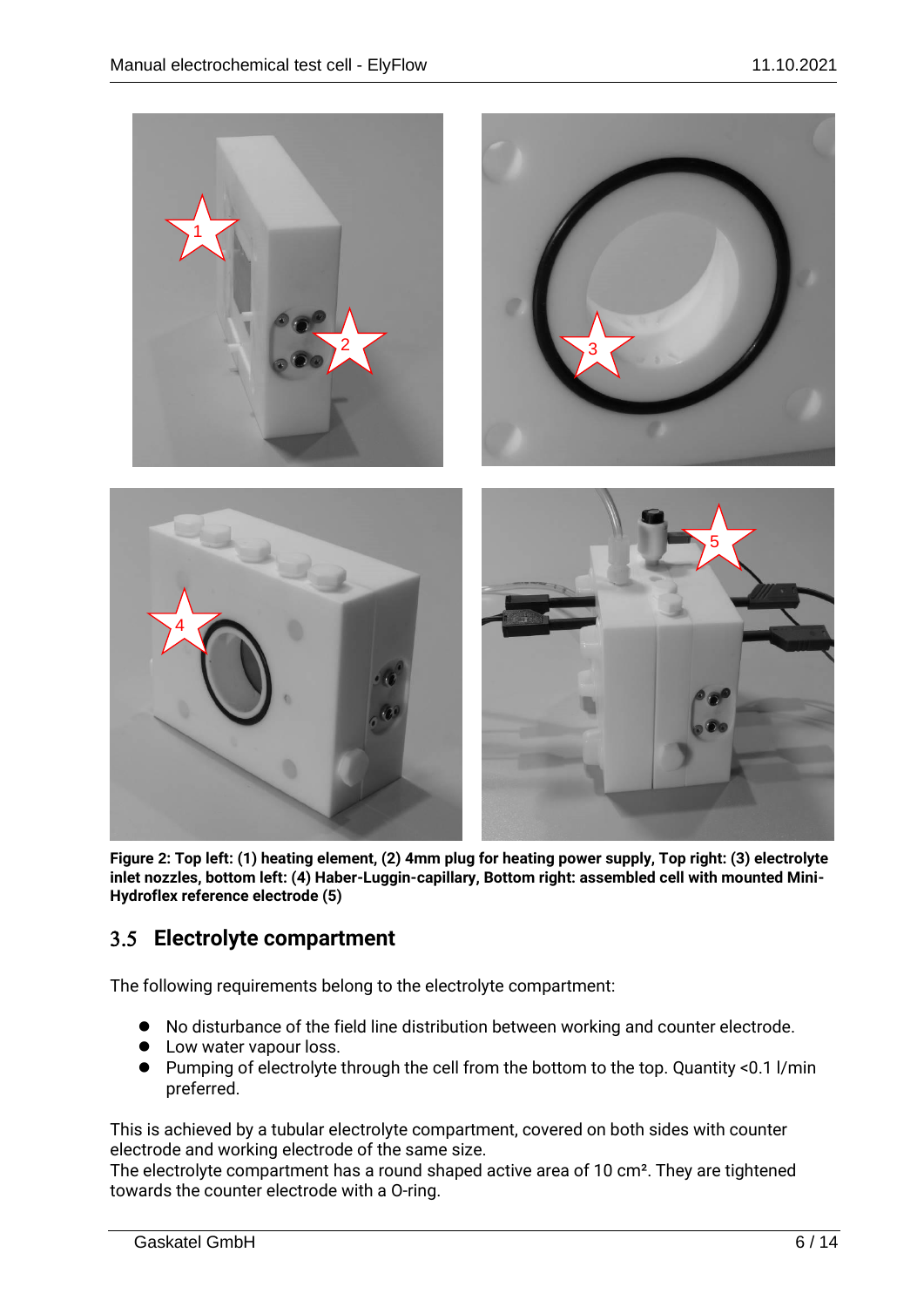The thickness of the electrolyte compartment is about 20 mm and the diameter 35,6 mm. There are integrated two Haber-Luggin capillaries half way up located very close to the working electrode.

Furthermore there is an electrolyte in- and outlet in order to allow an electrolyte flow through the cell. The electrolyte inlet is divided into 6 small nozzles facing directly towards counter and working electrode. The electrolyte outlet is at the top oft he cell provided with a cavity ensuring the removement of gas bubbles coming from the electrochemical reaction inside of the cell. This is shown in the schematic drawing of Figure 3.

- PTFE electrolyte compartment
- PTFE G1/8 plugs for additional devices as RHE, PT100, Pump
- ECTFE tube connector for pumping electrolyte through the cell
- EPDM seal on Haber-Luggin capillary side
- EPDM seal on back side of the compartment
- Pins for mounting the electrodes respectively membranes

In the cross section of this electrolyte compartment (Figure 4) it is shown:

- ⚫ Thread G1/8 for electrolyte inlet (from above insert of PT100).
- Insert of Hydrogen Reference electrode with Haber-Luggin capillary.
- 3 nozzles for electrolyte spreading.
- Cavity a the electrolyte outlet.



**Figure 3: Schematic drawing of the analyte compartment**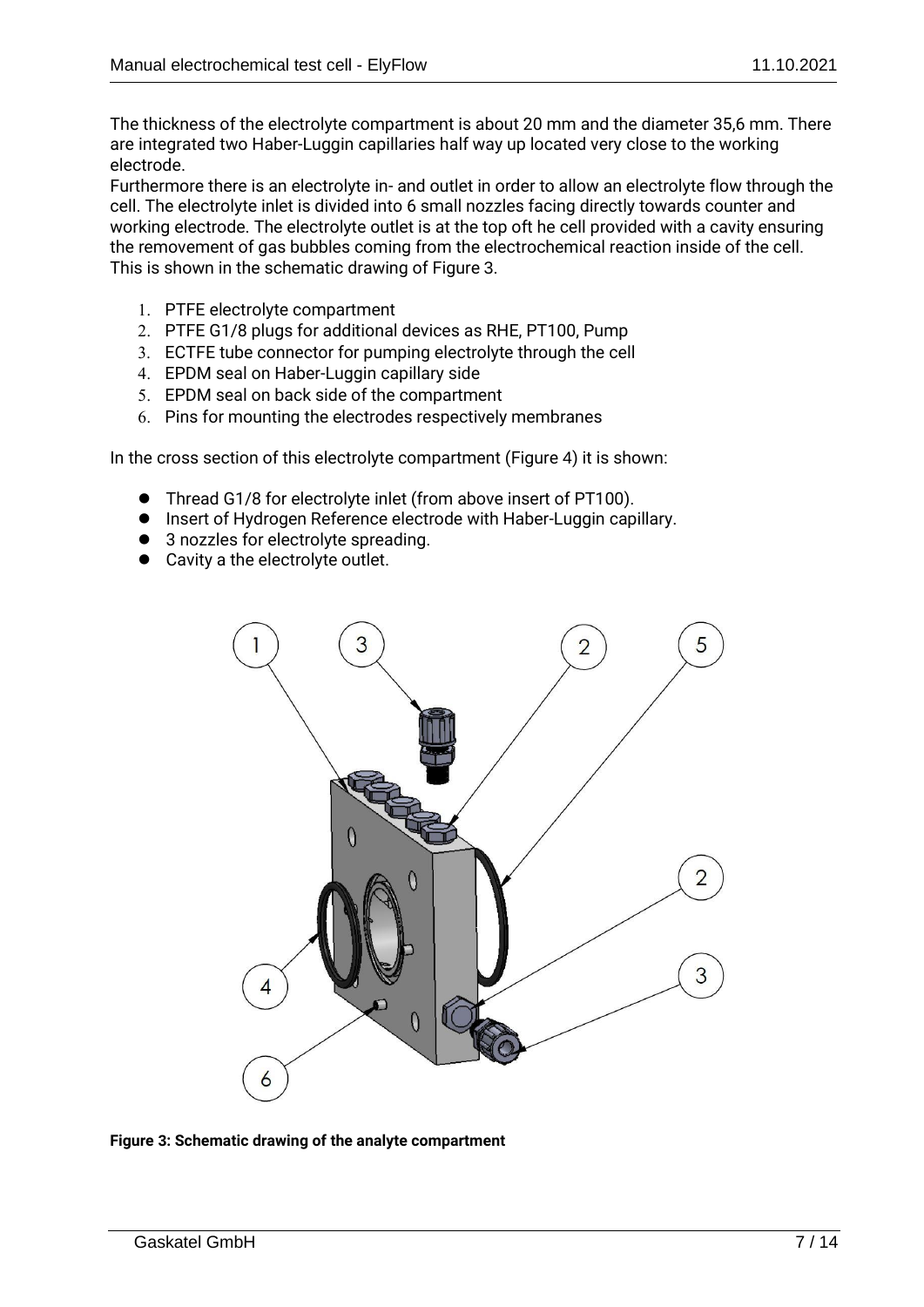

#### **Figure 4: Cross section of the electrolyte compartment**

#### **Two electrolyte compartments**

In the case of reactions products from the counter electrode will interfere with the working electrode, you should insert a second electrolyte compartment with a membrane separating counter electrode from working electrode.

Membranes are any kind of porous diaphragm or ion exchange membranes.

The electrolyte compartment with the Haber-Luggin capillary is still facing towards the working electrode in order to measure the potential of the working electrode with almost negligible IR drop.

#### **Membrane resistance**

As each electrolyte compartment has Haber-Luggin capillaries, you may use two electrolyte compartments for measuring the membrane resistance.

In order to measure the voltage drop across the membrane both electrolyte compartments have to be positioned in a way, that both Haber-Luggin capillaries will face towards the membrane.

The voltage drop across the membrane is taken as the difference of the both reference electrodes inside of the Haber-Luggin capillaries.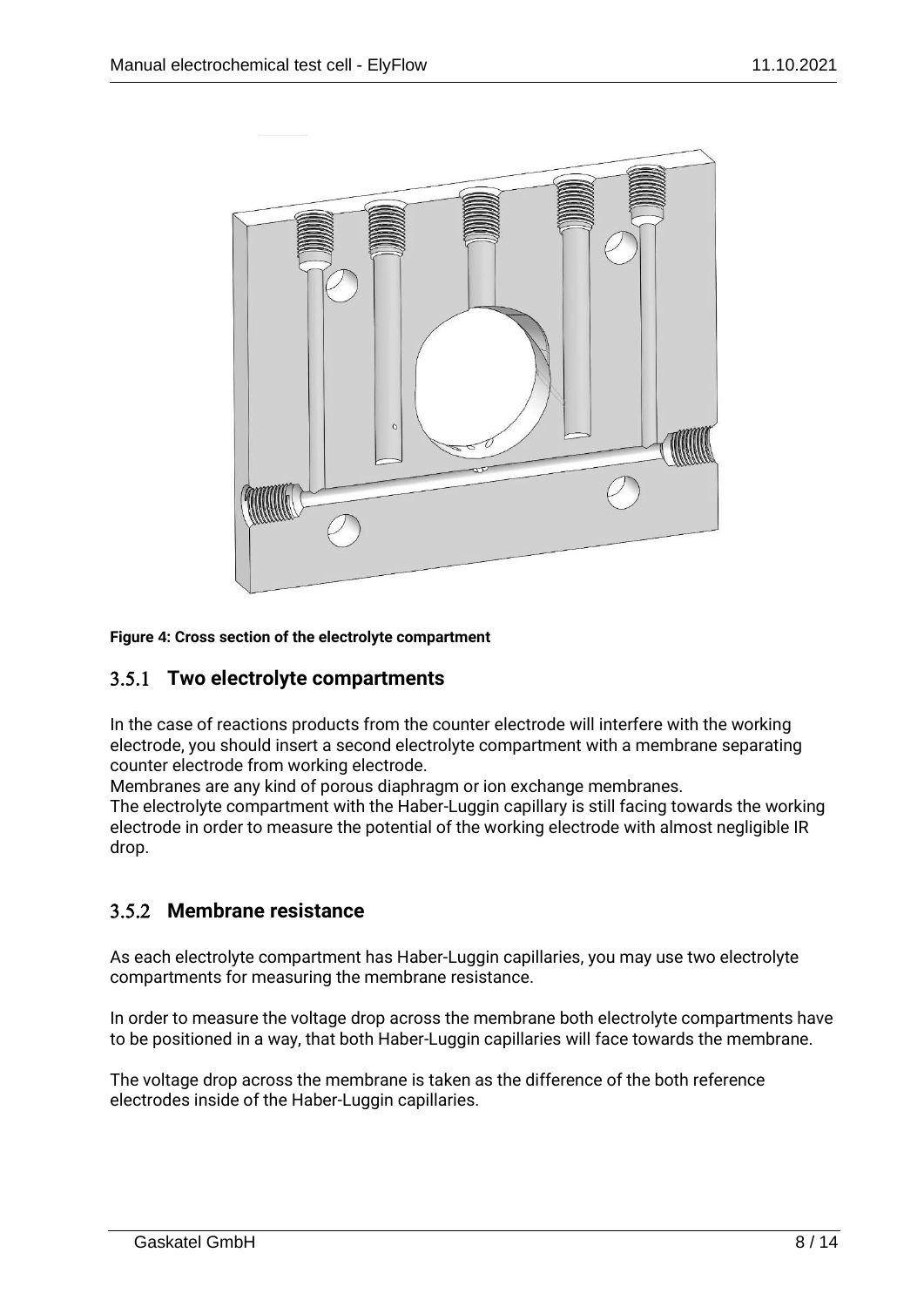#### **Hydrogen permeation**

Hydrogen uptake and permeation is a critical effect on the mechanical stability of some metals (iron and copper based materials) during electrochemical processes.

If you like to measure the Hydrogen permeation of your conductive probe please insert this in between both electrolyte compartments.

The conductive material (working electrode) has to be cutted in a dimension of 65 x 90 mm². You have to contact this material by alligator clamps from the top of the cell.

The AE electrode of the charging cell may be one of our below mentioned counter electrodes. The AE electrode of the oxidation cell is a gas diffusion electrode acting as the oxygen electrode of a fuel cell. The Working electrode (your sample) acts as a hydrogen electrode. You may measure the permeating Hydrogen amperometric by discharging this oxidation cell (fuel cell)



**Figure 5: Figure taken from ASTM G148**

## **Working electrode**

The Working Electrode is placed in between two EPDM O-ring seals. You should cut the electrode to the dimensions.

#### **64 x 70 mm**

Then it fits perfectly in between in 3 FEP pins in the cell.

If your working electrode is a gas diffusion electrode with a non-conducting gas diffusion layer (porous PTFE) you should remove the PTFE layer at the top of the electrode, in order to ensure the contact plugs will touch the working electrode.

For the use of gas diffusion electrodes you may use your mass flow controller (if available) or you may order very precise micro valve from Gaskatel.

If you are looking for other geometries simply remove the 3 FEP pins out of the cell. The working electrodes are connected by two gold plated 4 mm banana plugs from the back side.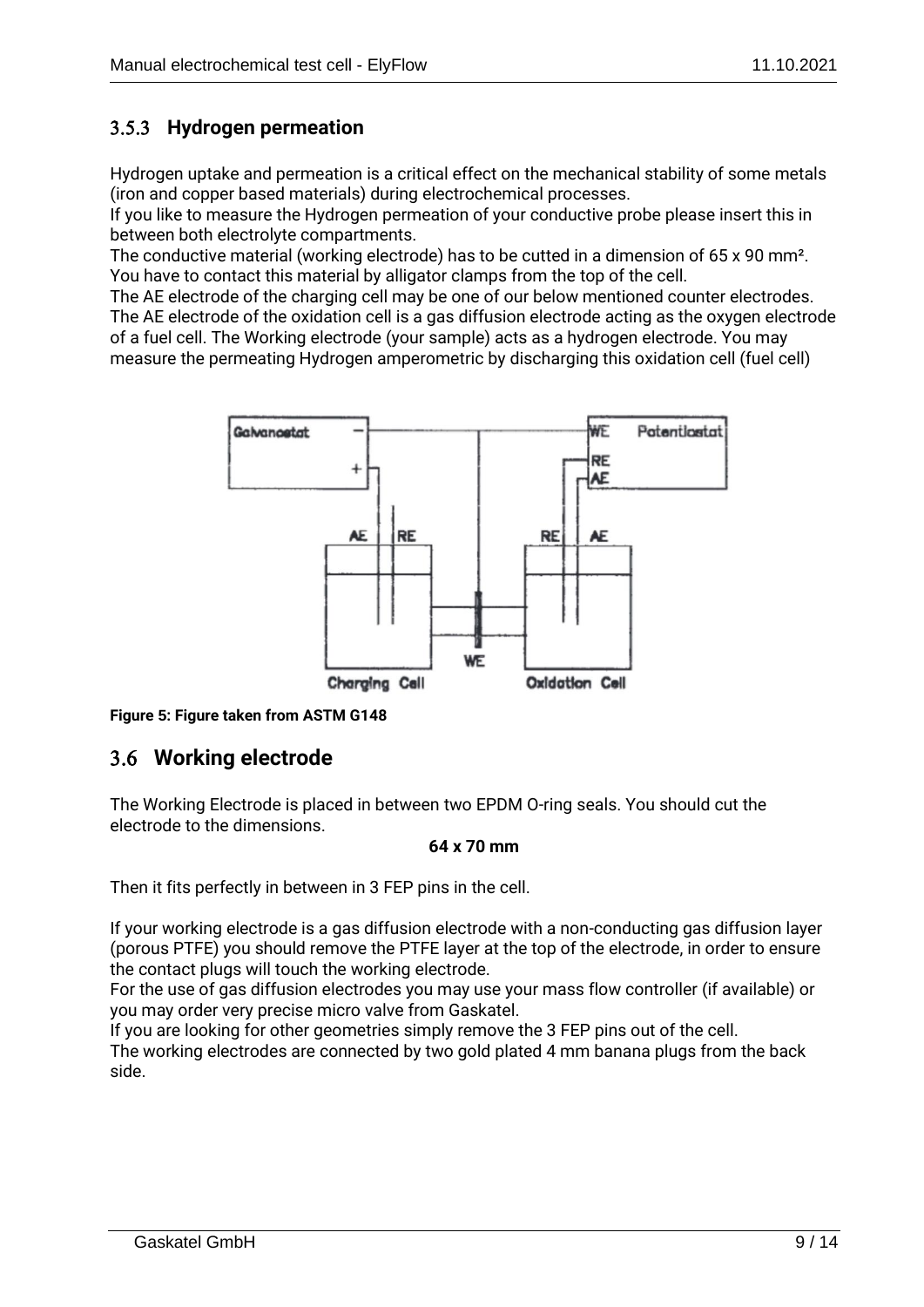#### **Gas compartment**

When characterising gas diffusion electrodes, one has to supply the GDE with gas. This is managed by the additional gas compartment with two:

- Gas inlet (top).
- Gas outlet (side).

The gas compartment is made out of PTFE.

#### **Seals**

We have implemented O-Ring seals out of EPDM in each compartment

#### **Temperature measurement**

We offer a 3-wire PT100 sensor with PTFE insulation, fitting into the electrolyte compartment.

## **Temperature control**

You can adjust the temperature in your ElyFlow cell with our temperature control box.

## **Pump and reservoir (coming soon)**

Pumping hot and often corrosive electrolyte in lab size is not an easy way. There are some commercial pumps available you may use: Membrane pumps, hose pumps and impeller pumps. When using hose pumps you should use EDPM or FKM tubes, In the case of membrane pumps the preferred materials are PP or PTFE for the housing and EDPM or FKM as a membrane material.

Gaskatel is offering a membrane pump out of PP housing and EPDM membrane with an internal regulated power supply.

## **Complete cell control / data acquisition (coming soon)**

The complete cell control comes with a USB connection to your computer and a free software GCB control.The technical datas are as follows:

- Current supply 0 5 A.
- Volts up to 24 V.
- ⚫ Two temperature control units.
- Potential measurement -1,9999 to +1,9999 volts.
- ⚫ Additional sensor input for example for pressure sensors (volt or ampere signal).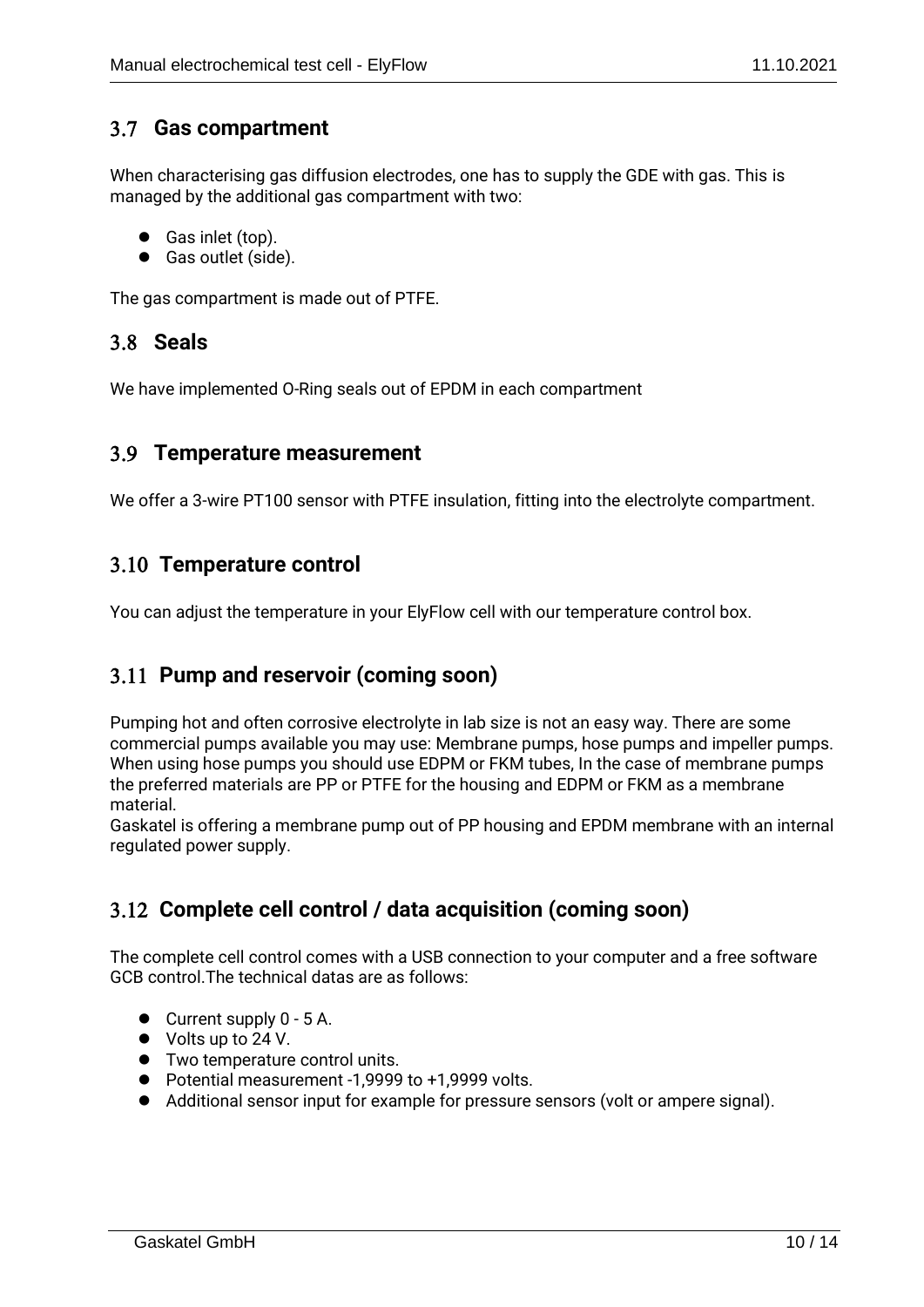## **Setting-up operation**

## **Operating conditions**



Nominal voltage

The nominal voltage applied between working and counter electrode must be below 50 V of alternating current and 75 V of direct current. The maximum power load is 5 A.

The nominal voltage applied to the PTC heating elements must not exceed 24 V of direct current.



#### Nominal current

The maximum approvable electrical current between working electrode and counter electrode is determined by the boiling point of the designated electrolyte and must not exceed 5 A. The brought in volume of electrolyte in relation to the yielded Joules heat determine the maximum heating up rate and end temperature, which must be below boiling temperature in any case. Please note that the Joules heat adds to a sum of environmental temperature, cell heating and the product of cell current and cell voltage.

#### Pressure range

At the gas inlet the maximum applicable pressure is 200mbar. Common operating pressure is well below the bubble point of the electrode.

#### Temperature range

The designated operation range of the half cell is respectively +160°C (PTFE)

## **Warnings**



Hot surfaces

Gaskatel GmbH 11 / 14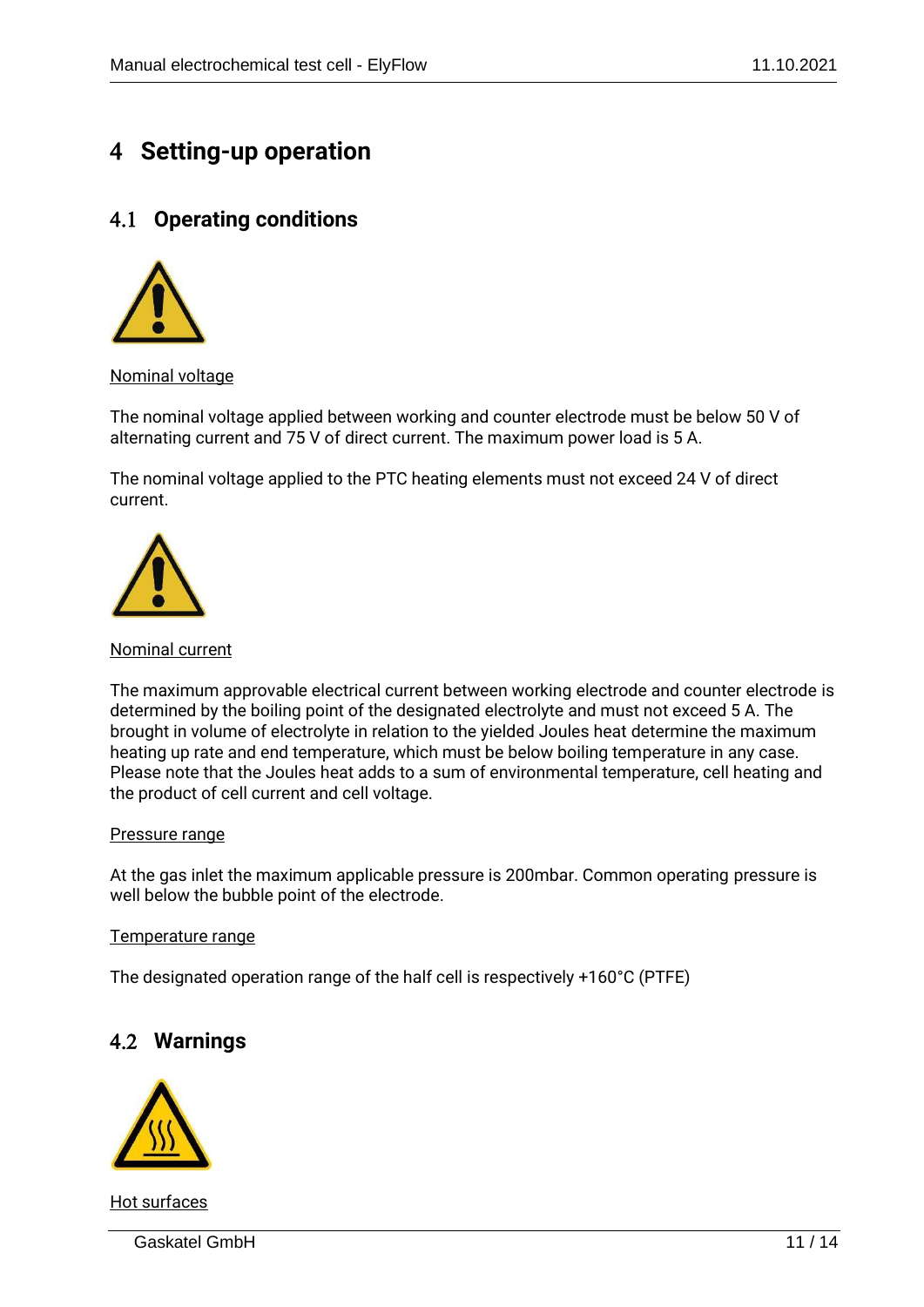The cell heaters and / or the applied cell current can heat up the half cell far beyond 80° C. Do not place heat sensitive things on the half cell. Do not place inflammable things near the half cell. Pay attention to a correct lining of your measurement and heating cable. Select cable insulations with a reasonable temperature specification. Else there is a risk of an electrical shortcut and fire hazard.



#### Laboratory use

The half cell is defined solely for use in a laboratory environment. The laboratory environment must be conform to the safety data sheets and specifications of your electrolyte.



#### Protective equipment

The operator of the half cell must be dressed with adequate laboratory protective equipment according the safety data sheets and specifications of your electrolyte. A pressure surge on the gas inlet or reach of boiling point may lead to electrolyte sputtering out of the half cell. Electrolyte vapour according vapour pressure curve is being emitted permanently by the half cell.

#### Prevention from leaking Electrolyte

The half cell shall be placed and operated in a catch basin, with is capable of safely carrying the complete filled in electrolyte volume in case of a leakage.

#### Distance to electrical / electronic equipment

Electrolyte vapour according the vapour pressure curve are constantly being emitted by the half cell. Safeguard electrical / electronic equipment by large distance, partition barriers or operating in a fume cupboard.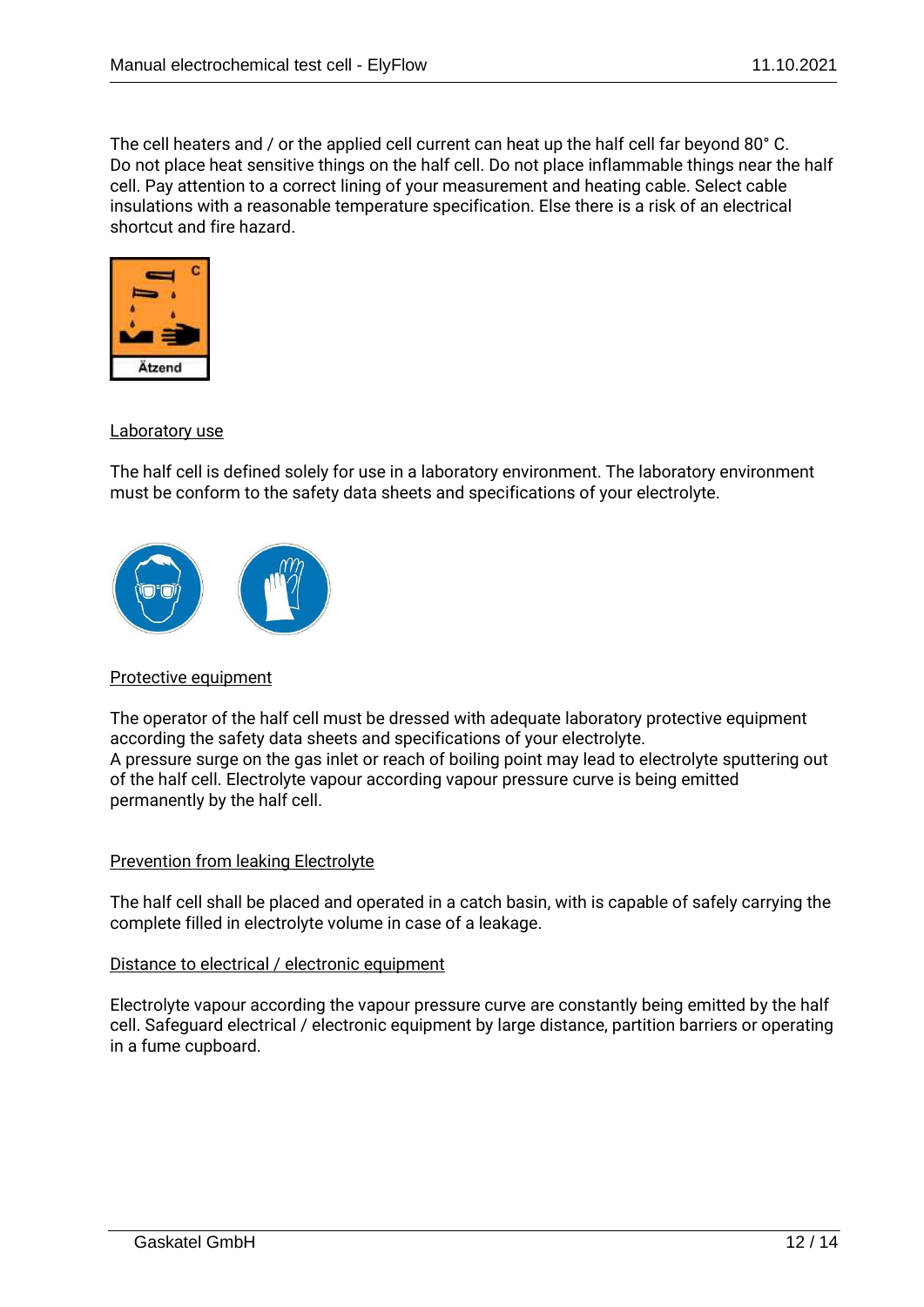## **Assembly**

#### **Insert of the working electrode**

- $\bullet$  Cut the electrode: width.  $\sim$  6,5cm, length ca. 7 cm / thickness variable.
- The active area is 10 cm<sup>2</sup>.
- ⚫ Unscrew the contact screws a little bit until the screws do not contact the working electrode.
- ⚫ Insert the electrode or the EPDM O-Ring seals.
- ⚫ Tighten the cell with a plastic wing screw equally not to leave a gap (just the thickness of the working electrode).
- Tighten the contact screws with the socket wrench until you receive a good contact.

#### **Connecting the peripherical**

In Figure 2 the electrochemical test cell with reference electrode and connecting wires is shown.

- Insert the reference electrode.
- Fill into the electrolyte compartment about 25 ml electrolyte. Use the closing plug in the cover plate. Check whether you observe also electrolyte in the reference electrode compartment. If necessary fill in also some electrolyte with a pipette into the reference electrode compartment.
- Connect the potentiostat / galvanostat.

## **Operation**

If running the cell at higher temperatures than room temperature be aware of water vapour losses. We recommend a maximum time of 24 h. The maximum current of the cell should not exceed 3 Ampere.

Apart from that the cell may be used under conditions where the following materials:

- ⚫ Main body material PTFE.
- ⚫ O-Ring-seals EPDM.
- Gas compartment PTFE.

## **Purchased parts package**

- Counter electrode compartment out of PTFE.
- DBK heating elements inside of counter Ni counter electrode 10 cm<sup>2</sup> gold plated male connector 4 mm.
- ⚫ Electrolyte compartment with Haber-Luggin capillary 1 mm ± 0.12 mm.
- Solid state electrolyte inside of Haber-Luggin capillary.
- 2 EPDM O-Rings for other working electrodes.
- Gas compartment.
- $\bullet$  Pipe fitting for tubes with 4 x 6 mm.
- Socket wrench.
- DBK PTC heating elements.
- 2 red cables for the working electrode.
- 1 black cable for the counter electrode.